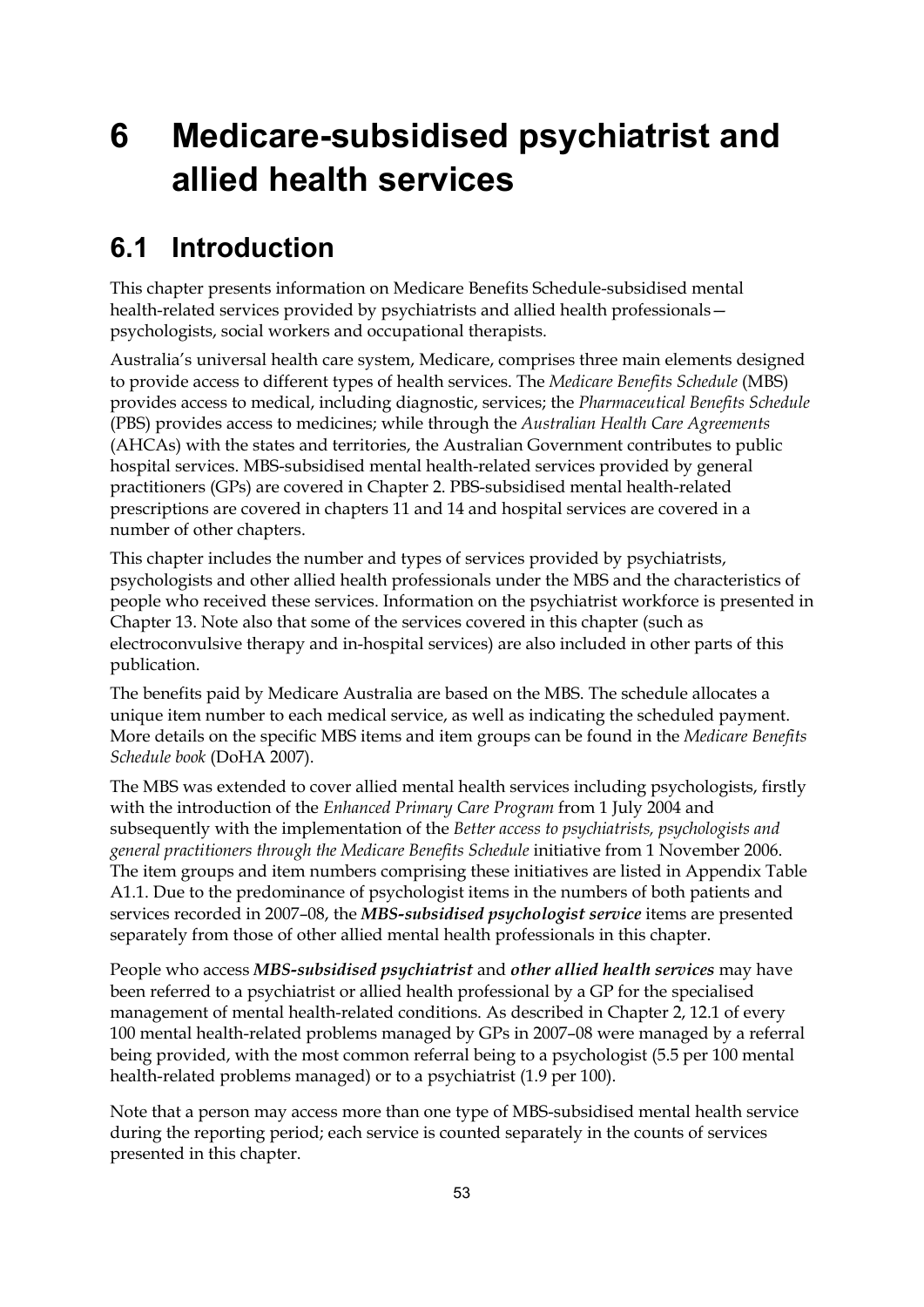#### **Key concepts**

*MBS-subsidised psychiatrist services***:** services provided by a psychiatrist (or, for electroconvulsive therapy (ECT), by either a psychiatrist or another medical practitioner) on a fee-for-service basis that are partially or fully funded under the Australian Government's Medicare program. These services cover patient attendances (or consultations) provided in different settings as well as services such as group psychotherapy, telepsychiatry, case conferencing and ECT. These item groups along with the relevant MBS item numbers are listed in Appendix Table A1.1. Note that for items in the range 291 to 370 (MBS Group A8) and 855 to 866 (Case conference—consultant psychiatrist), only medical practitioners who are recognised as psychiatrists for the purposes of the Health Insurance Act are eligible to provide services attracting an MBS subsidy.

*MBS-subsidised psychologist services***:** services provided by psychologists that are rebatable by Medicare through *Psychological Therapy Services*, *Focussed Psychological Strategies* and *Enhanced Primary Care* items. Appendix Table A1.1 lists these item groups with the relevant MBS item numbers. For these items to be eligible for Medicare rebates, the provider must meet the following eligibility requirements and be registered with Medicare Australia.

Medicare rebates for *Psychological Therapy Services* are only available for services provided by clinical psychologists who are fully registered in the relevant jurisdiction and are members of, or eligible for membership with, the Australian Psychological Society's College of Clinical Psychologists. Clinical membership is only available for registered psychologists who have completed the standard 4 years of study in psychology and attained an accredited Doctorate degree in clinical psychology or Masters degree in clinical psychology with 1 year of supervised post-Masters clinical psychology experience.

Medicare rebates for *Focussed Psychological Strategies* and *Enhanced Primary Care* are available for services provided by psychologists who are fully registered in the relevant jurisdiction regardless of any specialist clinical training. Registered psychologists must complete the standard 4 years of study in psychology with an additional 2 years of supervised practice, postgraduate coursework, or a research degree, and meet any other jurisdiction-specific requirement for registration.

*MBS-subsidised other allied mental health services:* services provided by allied mental health professionals such as occupational therapists, social workers and mental health nurses. These services cover *Focussed Psychological Strategies* (Allied Mental Health, occupational therapist and social worker items) and *Enhanced Primary Care* (Allied Health, mental health worker item). The mental health worker category covers Aboriginal health workers, mental health nurses, occupational therapists, some social workers as well as psychologists. Though some psychologists are covered by this item they cannot be readily separated from the other mental health workers covered so this item is counted under the heading of other allied mental health services. Appendix Table A1.1 lists these item groups and MBS item numbers. For Medicare payments to be made on these items the provider (occupational therapist, social worker or other appropriate provider) must be registered with Medicare Australia as meeting the credentialing requirements for provision of the service.

The data presented in this chapter refer to MBS-subsidised mental health services processed in the 2007–08 financial year; for comparison purposes, data are also presented from 2002–03 to 2006–07. More detailed information on the scope and coverage of the data presented in this chapter is provided in Appendix 1.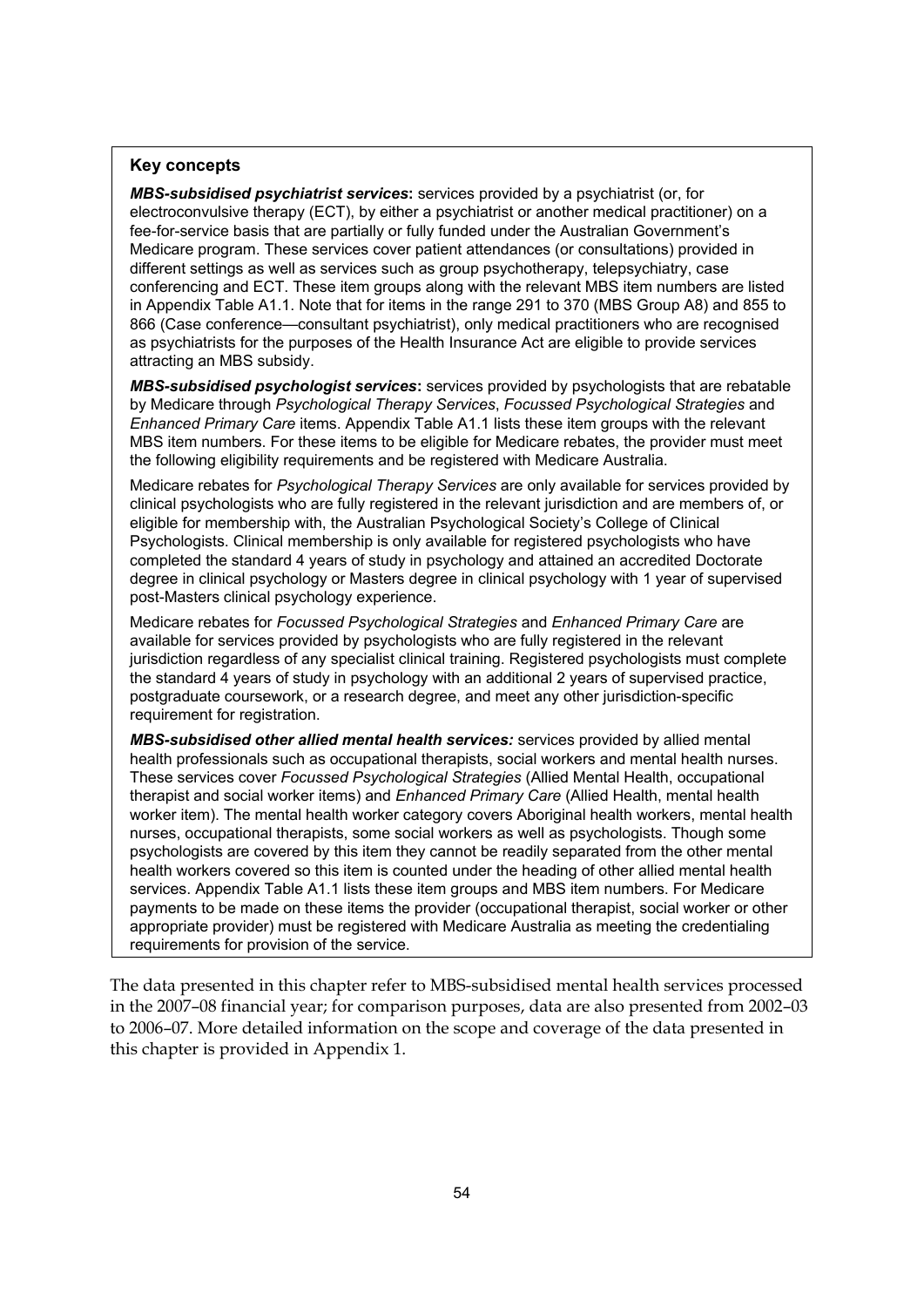## **6.2 People accessing MBS-subsidised psychiatrist and allied health services**

An estimated 620,237 people (2.9% of the Australian population) received MBS-subsidised psychiatrist or allied mental health services in 2007–08 (Table 6.1). Thus, on average, around one in every 34 Australians was provided with one or more of these MBS-subsidised mental health services in 2007–08. During this time period, 3,922,245 MBS-subsidised mental health services were provided, an average of 6.3 services per patient.

More patients accessed psychologist services than psychiatrist services in 2007–08. Psychiatrists provided slightly more services than psychologists, as they had a higher service/patient ratio.

| <b>Provider type</b>                       | Number of<br>patients | Per cent of<br>patients | Rate<br>(per 1,000)<br>population) <sup>(a)</sup> | Number of<br>services | Per cent of<br>services | <b>Services</b><br>per patient |
|--------------------------------------------|-----------------------|-------------------------|---------------------------------------------------|-----------------------|-------------------------|--------------------------------|
| Psychiatrist                               | 269,582               | 43.5                    | 12.7                                              | 1.949.702             | 49.7                    | 7.2                            |
| Psychologist                               | 375.411               | 60.5                    | 17.7                                              | 1.877.834             | 47.9                    | 5.0                            |
| Other allied mental health<br>professional | 18.995                | 3.1                     | 0.9                                               | 94.709                | 2.4                     | 5.0                            |
| Total <sup>(b)</sup>                       | 620.237               | 100.0                   | 29.3                                              | 3,922,245             | 100.0                   | 6.3                            |

#### **Table 6.1: MBS-subsidised mental health services: numbers of patients and services, 2007–08**

(a) Crude rate based on the preliminary Australian estimated resident population as at 31 December 2007.

(b) The number of patients may not sum to the total since a patient may receive a service from more than one type of provider in the course of the year but will be counted only once in the total.

*Source:* MBS data (DoHA).

Table 6.2 shows the age and sex distribution of patients receiving MBS-subsidised psychiatrist, psychologist and allied mental health services and the number of services each demographic group received. Females utilised services from all three provider types to a greater extent than males, however the disparity was greater for psychologist and other allied mental health services than for psychiatrist services. For psychologist and other allied mental health services, females comprised around two-thirds of the patients and their utilisation rate was double that for males.

The age distribution of patients for psychiatrist services was slightly older than that of patients for psychologist and other allied mental health services. The modal age group for psychiatrists' patients was 45–54 years while it was 35–44 years for patients of the other provider types.

Services per patient were higher for psychiatrists for patients of both sexes and all age groups except for patients aged less than 15 years.

The majority of patients who used psychiatrist, psychologist or other allied mental health services lived in *Major cities* (Table 6.3). For other allied mental health services, while the numbers of both patients and services was several times greater in the *Major cities* than in the *Inner regional* areas, once adjusted for relative population numbers, the patient rate was higher in the *Inner regional* areas. For all provider types the patient rate is lower for *Remote* and *Very remote* areas.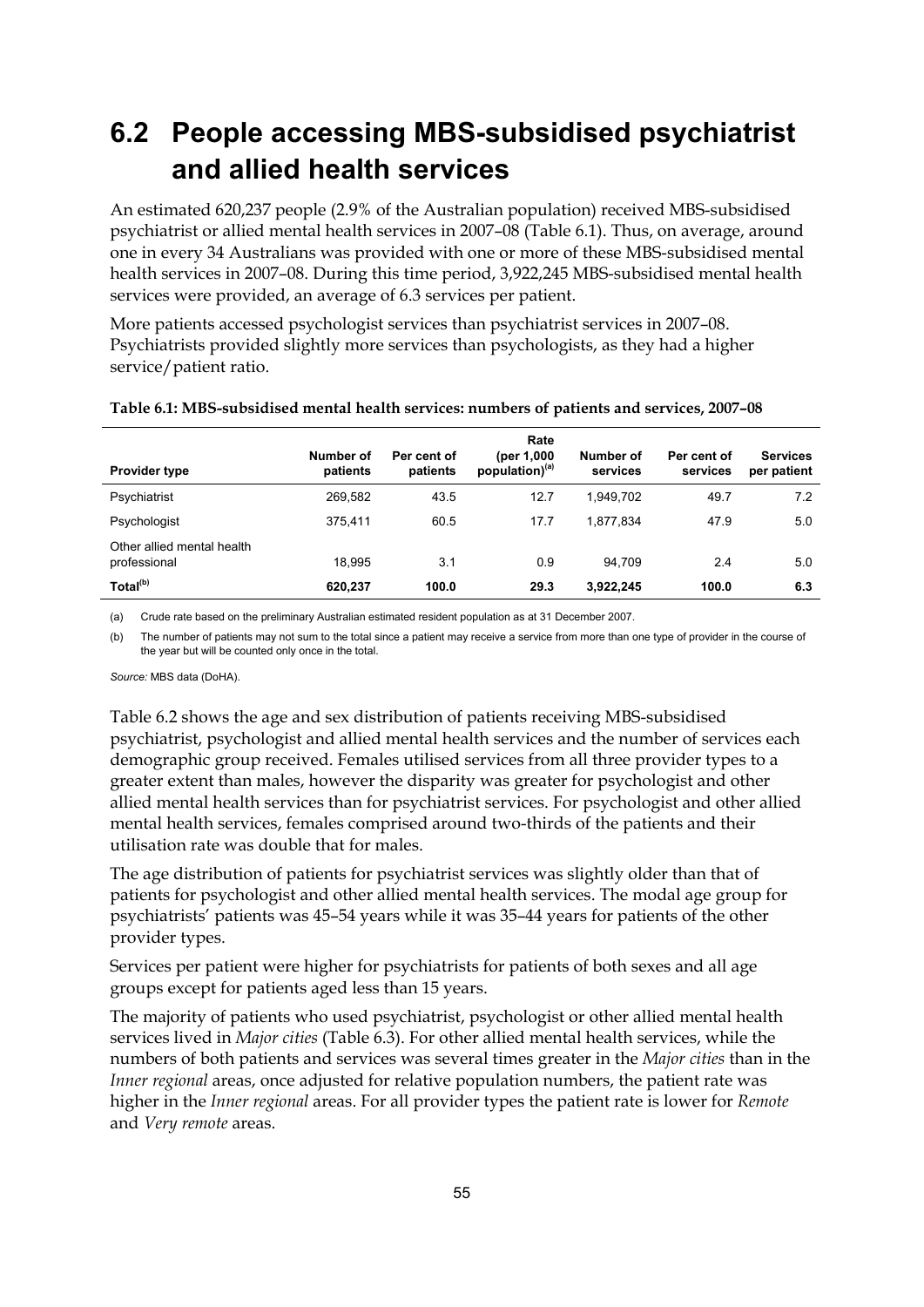|                                                          | <b>Number</b> | Per cent | Rate                       |                                     | Per cent | Rate                       | <b>Services</b> |
|----------------------------------------------------------|---------------|----------|----------------------------|-------------------------------------|----------|----------------------------|-----------------|
|                                                          | οf            | of       | (per 1,000                 | Number of                           | of       | (per 1,000                 | per             |
| <b>Patient demographics</b>                              | patients      | patients | population) <sup>(a)</sup> | services                            | services | population) <sup>(a)</sup> | patient         |
| Age                                                      |               |          |                            | <b>Psychiatrist services</b>        |          |                            |                 |
| Less than 15 years                                       | 10,064        | 3.7      | 2.5                        | 38,284                              | 2.0      | 9.3                        | 3.8             |
| $15 - 24$ years                                          | 33,667        | 12.5     | 11.4                       | 202,039                             | 10.4     | 68.5                       | 6.0             |
| $25 - 34$ years                                          | 46,608        | 17.3     | 15.9                       | 319,136                             | 16.4     | 108.8                      | 6.8             |
| $35-44$ years                                            | 59,565        | 22.1     | 19.3                       | 442,734                             | 22.7     | 143.1                      | 7.4             |
| 45-54 years                                              | 59,849        | 22.2     | 20.4                       | 461,998                             | 23.7     | 157.5                      | 7.7             |
| 55-64 years                                              | 43,248        | 16.0     | 18.2                       | 316,809                             | 16.2     | 133.5                      | 7.3             |
| $65+$ years                                              | 27,576        | 10.2     | 9.9                        | 168,702                             | 8.7      | 60.3                       | 6.1             |
| Sex                                                      |               |          |                            |                                     |          |                            |                 |
| Male                                                     | 122,613       | 45.5     | 12.5                       | 763,671                             | 39.2     | 71.8                       | 6.2             |
| Female                                                   | 146,969       | 54.5     | 14.9                       | 1,186,031                           | 60.8     | 110.2                      | 8.1             |
| <b>Total for psychiatrist</b>                            |               |          |                            |                                     |          |                            |                 |
| services <sup>(b)</sup>                                  | 269,582       | 100.0    | 13.7                       | 1,949,702                           | 100.0    | 92.1                       | 7.2             |
|                                                          |               |          |                            | <b>Psychologist services</b>        |          |                            |                 |
| Age                                                      |               |          |                            |                                     |          |                            |                 |
| Less than 15 years                                       | 33,234        | 8.9      | 8.1                        | 150,948                             | 8.0      | 36.8                       | 4.5             |
| $15-24$ years                                            | 54,939        | 14.6     | 18.6                       | 254,304                             | 13.5     | 86.2                       | 4.6             |
| $25 - 34$ years                                          | 81,087        | 21.6     | 27.6                       | 398,943                             | 21.2     | 136.0                      | 4.9             |
| 35-44 years                                              | 89,744        | 23.9     | 29.0                       | 452,951                             | 24.1     | 146.4                      | 5.0             |
| $45 - 54$ years                                          | 69,300        | 18.5     | 23.6                       | 352,886                             | 18.8     | 120.3                      | 5.1             |
| 55-64 years                                              | 39,471        | 10.5     | 16.6                       | 195,774                             | 10.4     | 82.5                       | 5.0             |
| $65+$ years<br>Sex                                       | 16,078        | 4.3      | 5.7                        | 72,028                              | 3.8      | 25.7                       | 4.5             |
| Male                                                     | 129,161       | 34.4     | 12.3                       | 624,624                             | 33.3     | 59.6                       | 4.8             |
| Female                                                   | 246,250       | 65.6     | 23.4                       | 1,253,210                           | 66.7     | 119.4                      | 5.1             |
|                                                          |               |          |                            |                                     |          |                            |                 |
| <b>Total for psychologist</b><br>services <sup>(b)</sup> | 375,411       | 100.0    | 17.9                       | 1,877,834                           | 100.0    | 88.7                       | 5.0             |
|                                                          |               |          |                            | Other allied mental health services |          |                            |                 |
| Age<br>Less than 15 years                                | 2,000         | 10.5     | 0.5                        | 11,460                              | 12.1     | 2.8                        | 5.7             |
| $15 - 24$ years                                          | 2,552         | 13.4     | 0.9                        | 11,217                              | 11.8     | 3.8                        | 4.4             |
| 25-34 years                                              | 3,862         | 20.3     | $1.3$                      | 18,517                              | 19.6     | 6.3                        | 4.8             |
| $35-44$ years                                            | 4,620         | 24.3     | 1.5                        | 22,993                              | 24.3     | 7.4                        | 5.0             |
| 45-54 years                                              | 3,553         | 18.7     | 1.2                        | 17,859                              | 18.9     | 6.1                        | 5.0             |
| 55-64 years                                              | 1,844         | 9.7      | 0.8                        | 8,641                               | 9.1      | 3.6                        | 4.7             |
| 65+ years                                                | 902           | 4.7      | 0.3                        | 4,022                               | 4.2      | 1.4                        | 4.5             |
| Sex                                                      |               |          |                            |                                     |          |                            |                 |
| Male                                                     | 5,992         | 31.5     | 0.6                        | 29,416                              | 31.1     | 2.8                        | 4.9             |
| Female                                                   | 13,003        | 68.5     | 1.3                        | 65,293                              | 68.9     | $6.2\,$                    | 5.0             |
| <b>Total for other allied</b><br>mental health           |               |          |                            |                                     |          |                            |                 |
| services <sup>(b)</sup>                                  | 18,995        | 100.0    | 0.9                        | 94,709                              | 100.0    | 4.5                        | 5.0             |

**Table 6.2: People receiving MBS-subsidised psychiatrist, psychologist and allied mental health services: patient demographic characteristics and number of services received, 2007–08** 

(a) Rates for sex were directly age-standardised. Those for age are crude rates, as detailed in Appendix 2.

(b) The number of patients will not sum to the total since a patient may receive a service in more than one age group in the course of the year but will be counted only once in the total.

*Source:* MBS data (DoHA).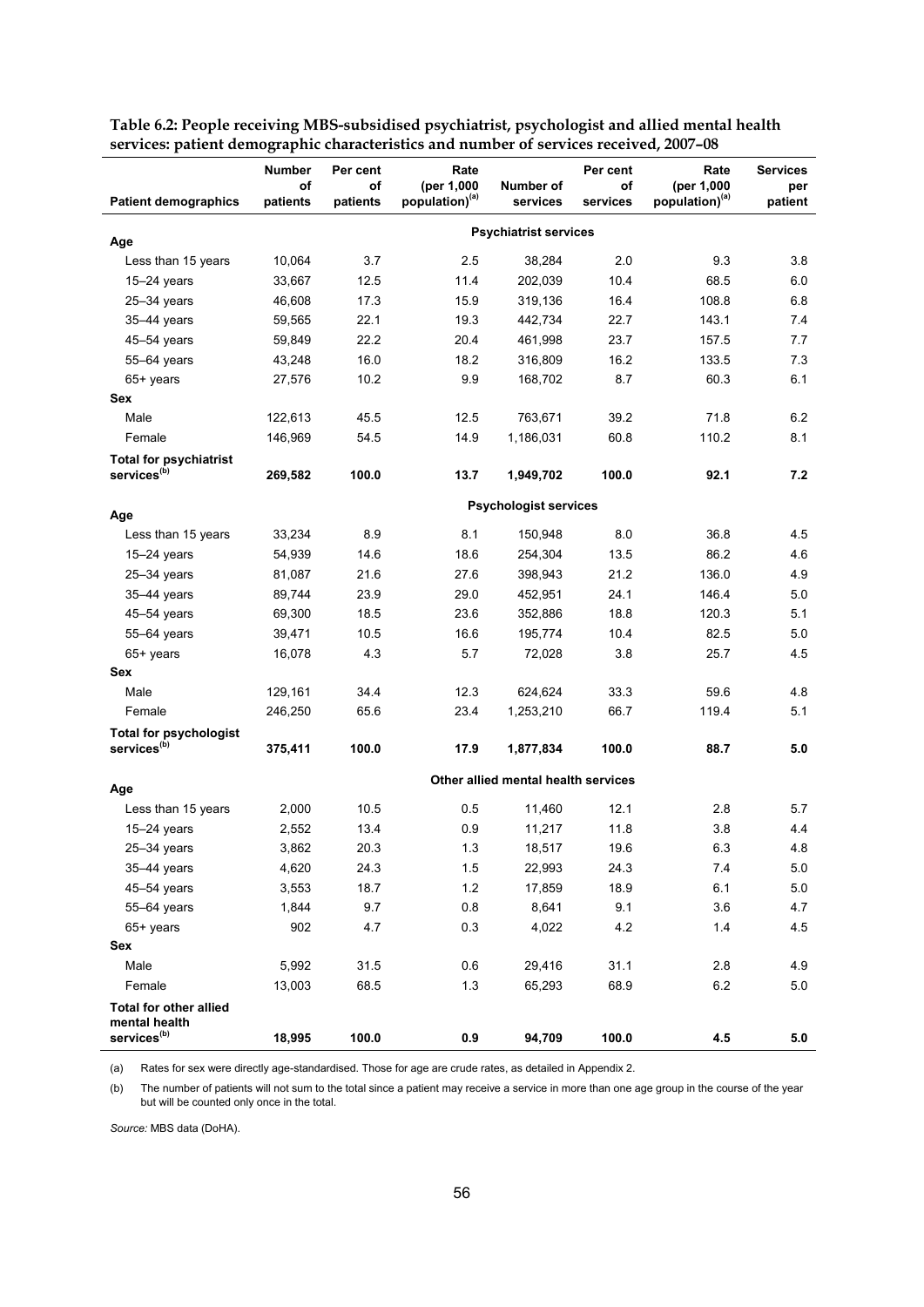| Patient area of<br>residence                                              | Number<br>of<br>patients | Per cent<br>of<br>patients | Rate<br>(per 1,000<br>population) <sup>(a)</sup> | Number of<br>services               | Per cent<br>of<br>services | Rate<br>(per 1,000<br>population) <sup>(a)</sup> | <b>Services</b><br>per patient |
|---------------------------------------------------------------------------|--------------------------|----------------------------|--------------------------------------------------|-------------------------------------|----------------------------|--------------------------------------------------|--------------------------------|
|                                                                           |                          |                            |                                                  | <b>Psychiatrist services</b>        |                            |                                                  |                                |
| Major cities                                                              | 220,623                  | 81.8                       | 16.3                                             | 1,647,500                           | 84.5                       | 121.8                                            | 7.5                            |
| Inner regional                                                            | 40,677                   | 15.1                       | 10.6                                             | 245,164                             | 12.6                       | 64.2                                             | 6.0                            |
| Outer regional                                                            | 10,837                   | 4.0                        | 5.8                                              | 50,417                              | 2.6                        | 27.0                                             | 4.7                            |
| Remote                                                                    | 1,178                    | 0.4                        | 3.9                                              | 4,824                               | 0.2                        | 15.8                                             | 4.1                            |
| Very remote                                                               | 472                      | 0.2                        | 3.0                                              | 1,577                               | 0.1                        | 10.1                                             | 3.3                            |
| <b>Total for</b><br>psychiatrist<br>services <sup>(b)</sup>               | 269,582                  | 100.0                      | 13.7                                             | 1,949,702                           | 100.0                      | 121.8                                            | 7.2                            |
|                                                                           |                          |                            |                                                  | <b>Psychologist services</b>        |                            |                                                  |                                |
| Major cities                                                              | 277,489                  | 73.9                       | 19.9                                             | 1,422,334                           | 75.7                       | 101.9                                            | 5.1                            |
| Inner regional                                                            | 80,112                   | 21.3                       | 21.0                                             | 360,614                             | 19.2                       | 94.4                                             | 4.5                            |
| Outer regional                                                            | 21,125                   | 5.6                        | 11.3                                             | 87,932                              | 4.7                        | 47.0                                             | 4.2                            |
| Remote                                                                    | 1,476                    | 0.4                        | 4.7                                              | 5,776                               | 0.3                        | 18.3                                             | 3.9                            |
| Very remote                                                               | 310                      | 0.1                        | 1.9                                              | 1,033                               | 0.1                        | 6.2                                              | 3.3                            |
| <b>Total for</b><br>psychologist<br>services <sup>(b)</sup>               | 375,411                  | 100.0                      | 17.8                                             | 1,877,689                           | 100.0                      | 101.9                                            | 5.0                            |
|                                                                           |                          |                            |                                                  | Other allied mental health services |                            |                                                  |                                |
| Major cities                                                              | 12,454                   | 65.6                       | 0.9                                              | 66,369                              | 70.1                       | 4.7                                              | 5.3                            |
| Inner regional                                                            | 5,114                    | 26.9                       | 1.3                                              | 21,774                              | 23.0                       | 5.6                                              | 4.3                            |
| Outer regional                                                            | 1,562                    | 8.2                        | 0.8                                              | 6,361                               | 6.7                        | 3.4                                              | 4.1                            |
| Remote                                                                    | 42                       | 0.2                        | 0.1                                              | 164                                 | 0.2                        | 0.5                                              | 3.9                            |
| Very remote                                                               | 12                       | 0.1                        | 0.1                                              | 41                                  | 0.0                        | 0.2                                              | 3.5                            |
| <b>Total for other</b><br>allied mental health<br>services <sup>(b)</sup> | 18,995                   | 100.0                      | 0.9                                              | 94,709                              | 100.0                      | 4.7                                              | 5.0                            |

**Table 6.3: People receiving MBS-subsidised psychiatrist, psychologist and allied mental health services: patient area of residence by remoteness area, 2007–08** 

(a) Rates directly age-standardised, as detailed in Appendix 2.

(b) The number of patients will not sum to the total since a patient may receive services in more than one area of residence in the course of the year but will be counted only once in the total.

Not applicable.

*Source:* MBS data (DoHA)

New South Wales had the highest number of patients for psychiatrists, psychologists and allied health professionals but Victoria had the highest number per 1,000 population for psychologists and other allied health professionals at 23.4 and 1.1, respectively (Table 6.4). The Northern Territory had the lowest number per 1,000 population for patients of all three provider groups.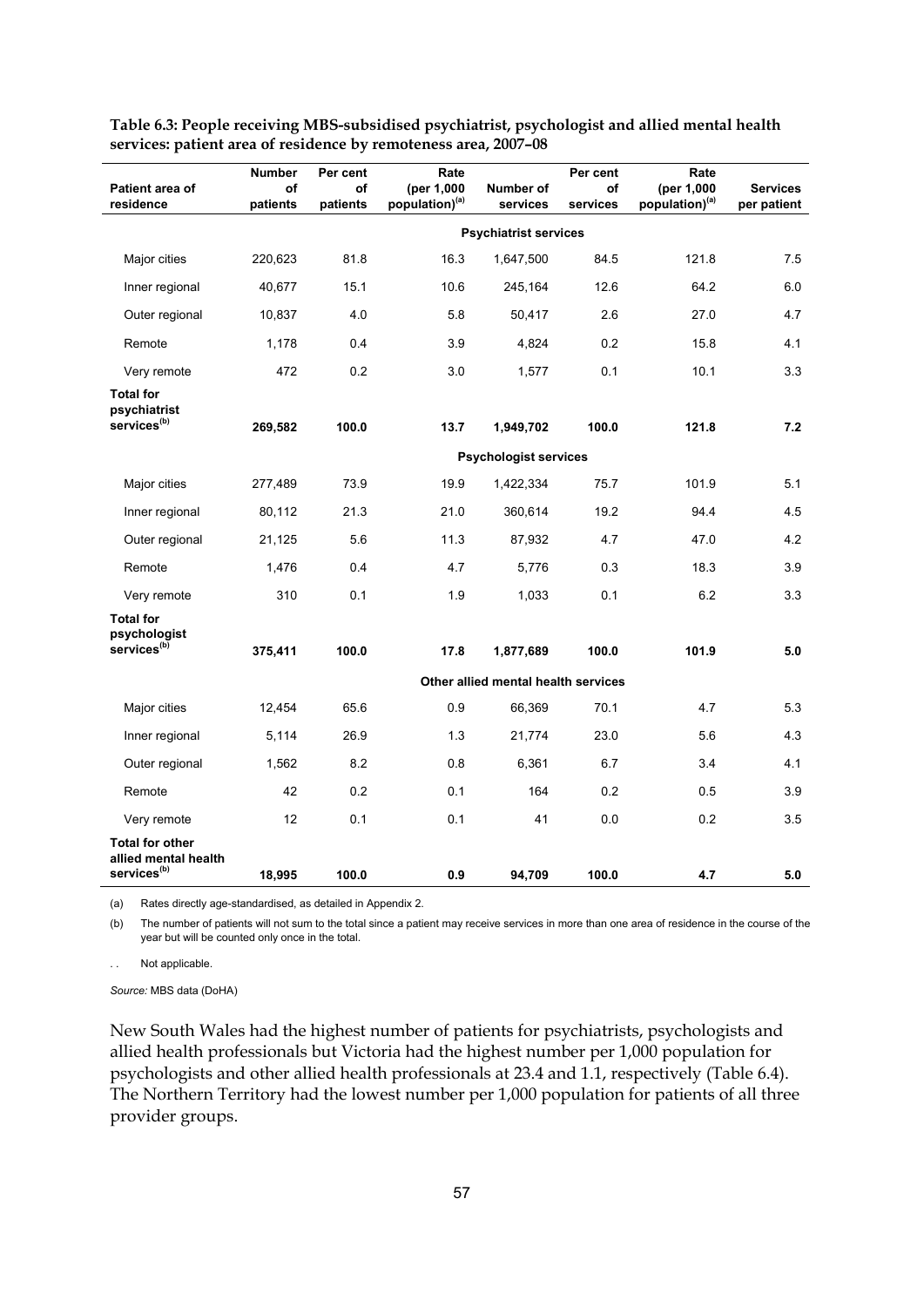| Total <sup>(c)</sup><br>Item group <sup>(a)</sup>                                                                                                              |         |
|----------------------------------------------------------------------------------------------------------------------------------------------------------------|---------|
| <b>Psychiatrist services</b>                                                                                                                                   |         |
| Initial consultation new<br>19,953<br>14,363<br>6,170<br>6,696<br>1,177<br>1,019<br>301<br>23,973<br>patient-consulting room                                   | 73,593  |
| Initial consultation new<br>1,866<br>1,633<br>370<br>257<br>60<br>10<br>2,794<br>642<br>patient-hospital                                                       | 7,624   |
| Initial consultation new<br>3<br>580<br>178<br>35<br>10<br>88<br>8<br>1<br>patient-home visit                                                                  | 903     |
| Patient attendances<br>77,070<br>68,165<br>43,628<br>655<br>-consulting room<br>18,529<br>22,506<br>4,016<br>3,111                                             | 236,778 |
| 4,330<br>3,835<br>1,862<br>933<br>608<br>196<br>24<br>5,181<br>Patient attendances—hospital                                                                    | 16,921  |
| Patient attendances-other<br>821<br>149<br>99<br>298<br>21<br>2,132<br>17<br>7<br>locations                                                                    | 3,540   |
| 3,235<br>418<br>178<br>255<br>280<br>26<br>4<br>Group psychotherapy<br>2,274                                                                                   | 6,662   |
| 1,357<br>371<br>92<br>42<br>Interview with non-patient<br>1,411<br>1,110<br>344<br>18                                                                          | 4,740   |
| 355<br>54<br>148<br>9<br>1<br>6<br>5<br>Telepsychiatry<br>7                                                                                                    | 582     |
| 393<br>69<br>35<br>26<br>36<br>34<br>4<br>0<br>Case conferencing                                                                                               | 596     |
| Electroconvulsive therapy <sup>(d)</sup><br>212<br>513<br>535<br>468<br>125<br>94<br>8<br>1                                                                    | 1,946   |
| <b>Total psychiatrist</b>                                                                                                                                      |         |
| services <sup>(c)</sup><br>89,754<br>76,291<br>49,162<br>20,960<br>24,693<br>4,402<br>3,426<br>747                                                             | 269,582 |
| Rate (per 1,000 population) <sup>(e)</sup><br>15.7<br>13.9<br>12.7<br>10.6<br>17.0<br>10.4<br>10.9<br>3.8                                                      | 13.7    |
| <b>Psychologist services</b>                                                                                                                                   |         |
| Psychological Therapy                                                                                                                                          |         |
| Services—clinical<br>32,264<br>21,616<br>10,990<br>2,172<br>313<br>41,369<br>15,461<br>4,140<br>psychologist                                                   | 127,914 |
| Focussed Psychological<br>86,352<br>53,775<br>11,438<br>12,011<br>4,985<br>4,096<br>861<br>Strategies-psychologist<br>85,338                                   | 257,954 |
| <b>Enhanced Primary Care</b><br>1,273<br>930<br>730<br>100<br>189<br>39<br>14<br>-psychologist<br>4                                                            | 3,274   |
| <b>Total psychologist</b><br>services <sup>(c)</sup><br>123,021<br>115,843<br>66,948<br>31,999<br>8,762<br>1,102<br>21,919<br>5,788                            | 375,411 |
| Rate (per 1,000 population) <sup>(e)</sup><br>18.8<br>23.4<br>16.8<br>15.8<br>14.9<br>19.7<br>17.7<br>5.4                                                      | 17.9    |
| Other allied mental health services<br>Focussed Psychological                                                                                                  |         |
| Strategies-occupational<br>681<br>398<br>269<br>88<br>22<br>994<br>344<br>1<br>therapist                                                                       | 2,794   |
| Focussed Psychological<br>4,692<br>2,761<br>1,227<br>Strategies-social worker<br>5,250<br>1,092<br>349<br>105<br>47                                            | 15,479  |
| <b>Enhanced Primary Care</b><br>-mental health worker <sup>(f)</sup><br>217<br>5<br>0<br>2<br>323<br>126<br>19<br>135                                          | 825     |
| <b>Total other allied mental</b>                                                                                                                               |         |
| health services <sup>(d)</sup><br>6,533<br>125<br>5,549<br>3,242<br>1,446<br>1,616<br>435<br>48                                                                | 18,995  |
| Rate (per 1,000 population) <sup>(e)</sup><br>1.0<br>1.1<br>0.8<br>0.8<br>1.0<br>1.0<br>0.4<br>0.2                                                             | $0.9\,$ |
| <b>Total psychiatrist and allied</b><br>mental health services <sup>(c)</sup><br>204,574<br>184,669<br>111,542<br>50,692<br>45,447<br>12,644<br>8,692<br>1,789 | 620,237 |
| Rate (per 1,000 population) <sup>(e)</sup><br>35.2<br>8.2<br>29.5<br>26.4<br>23.8<br>28.5<br>25.5<br>25.5                                                      | 29.3    |

**Table 6.4: People receiving MBS-subsidised psychiatrist and allied health services, by item group(a) of service, states and territories(b), 2007–08** 

(a) See the *Medicare Benefits Schedule* data sources section of Appendix 1 for a listing of these item groups.

(b) State and territory is based on the postcode of the mailing address of the patient as recorded by Medicare Australia.

(c) The number of patients may not sum to the total since a patient may receive more than one type of service in more than one state or territory but will be counted only once in the total.

(d) Information for electroconvulsive therapy may include data for services provided by medical practitioners other than psychiatrists.

(e) Rates directly age-standardised, as detailed in Appendix 2.

(f) Includes psychologists, mental health nurses, occupational therapists, social workers and Aboriginal health workers.

*Source:* MBS data (Medicare Australia 2008 and DoHA).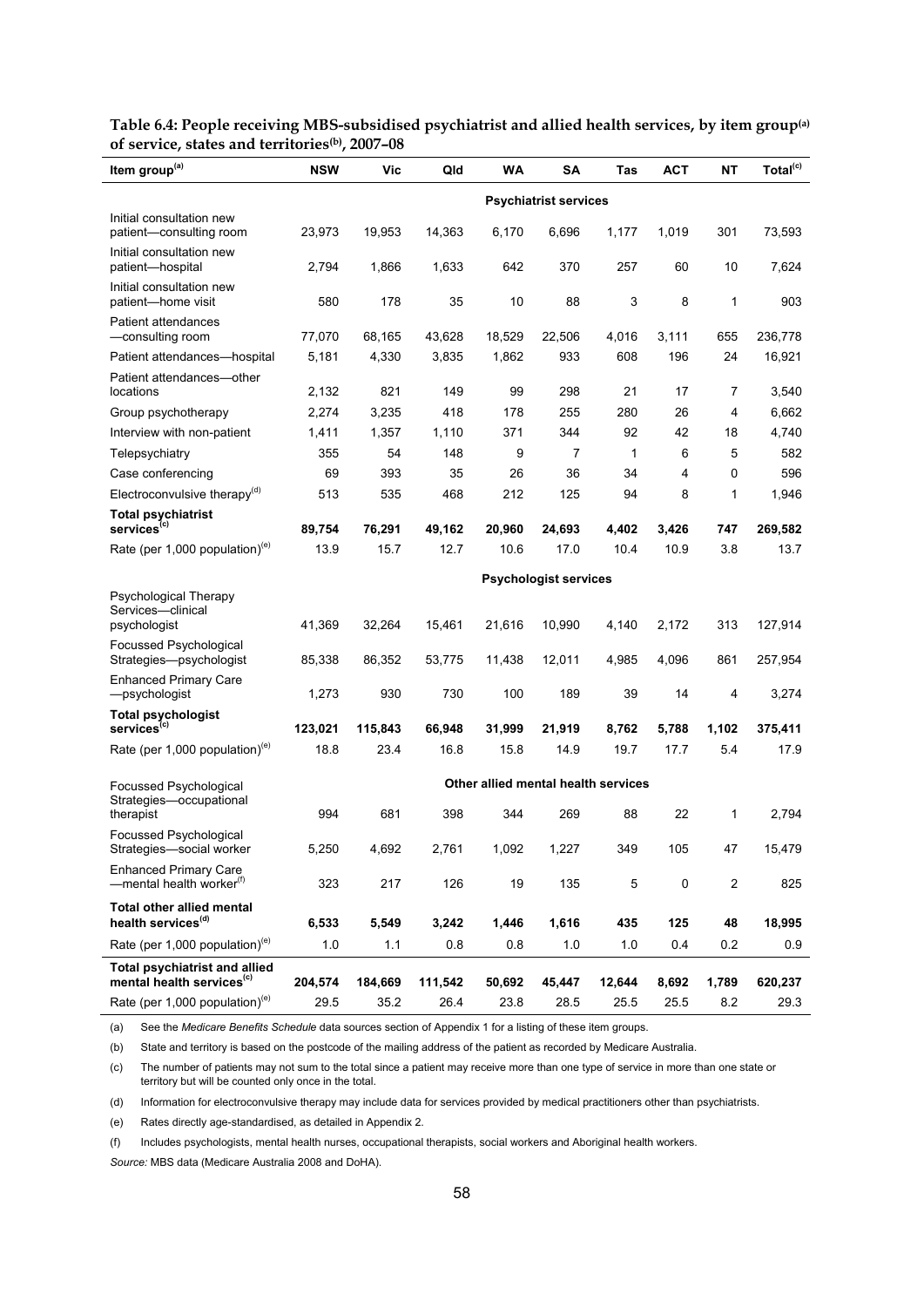## **6.3 MBS-subsidised psychiatrist and allied health services**

The previous section of this chapter focused on the number of people who received MBS-subsidised mental health services. In this section, the focus is on the number of services provided.

In 2007–08 there were 1,949,702 services provided by psychiatrists, 1,877,834 services provided by psychologists and 94,709 services provided by other allied mental health professionals which were subsidised through the MBS. Thus a total of 3,922,245 psychiatrist and allied mental health services were subsidised through the MBS. This is equivalent to a rate of 185.2 services per 1,000 population (Table 6.5), up 48% on the previous year when the rate was 127.3 services per 1,000 population (Table 6.6). These services represented 1.4% of all MBS-subsidised services (278.7 million).

The introduction of MBS allied health items for people with chronic conditions and complex care needs in July 2004, followed by the introduction of the MBS items provided by psychologists, occupational therapists and social workers from November 2006, resulted in the overall number of services subsidised by Medicare for both psychiatrists and allied health professionals to almost double to nearly 4 million in 2007–08, from just over 2 million services per annum in the three years prior to 2006–07.

The services provided by psychiatrists represented 8.8% of all the MBS-subsidised specialist attendances (22.3 million) provided in 2007–08, a 4.4% decrease from 9.2% in 2006–07. This equates to a rate of 92.1 services per 1,000 population, down from 95.3 services per 1,000 population in 2006–07. Most of the MBS-subsidised psychiatrist services in 2007–08 (83.4%) were attendances provided in consulting rooms, followed by attendances in hospitals (12.3%). Group psychotherapy accounted for half of the other services provided. There was a decline in the number of MBS-subsidised psychiatrist services from 2003–04 to 2007–08 at an average annual rate of 1.0%, with the number per 1,000 population declining at an even greater average annual rate of 2.4% (Table 6.6).

The *Focussed Psychological Strategies* item group accounted for 65% of MBS-subsidised psychologist services, while the *Psychological Therapy Services* item group (available for clinical psychologists only), accounted for 35% (Table 6.5). Among other allied mental health services, the *Focussed Psychological Strategies* item group for social workers accounted for 81% of services, while the items for occupational therapists accounted for 16%.

Among the states and territories, Victoria accounted for both the highest number and rate (per 1,000 population) of MBS-subsidised psychiatrist and allied health services provided in 2007–08 (Table 6.5). Victoria's rate at 242.6 per 1,000 population was substantially higher than the national average of 185.2 services per 1,000 population. The Northern Territory had the lowest rate, with 43.6 MBS-subsidised psychiatrist and allied health services provided per 1,000 population, well below the national average.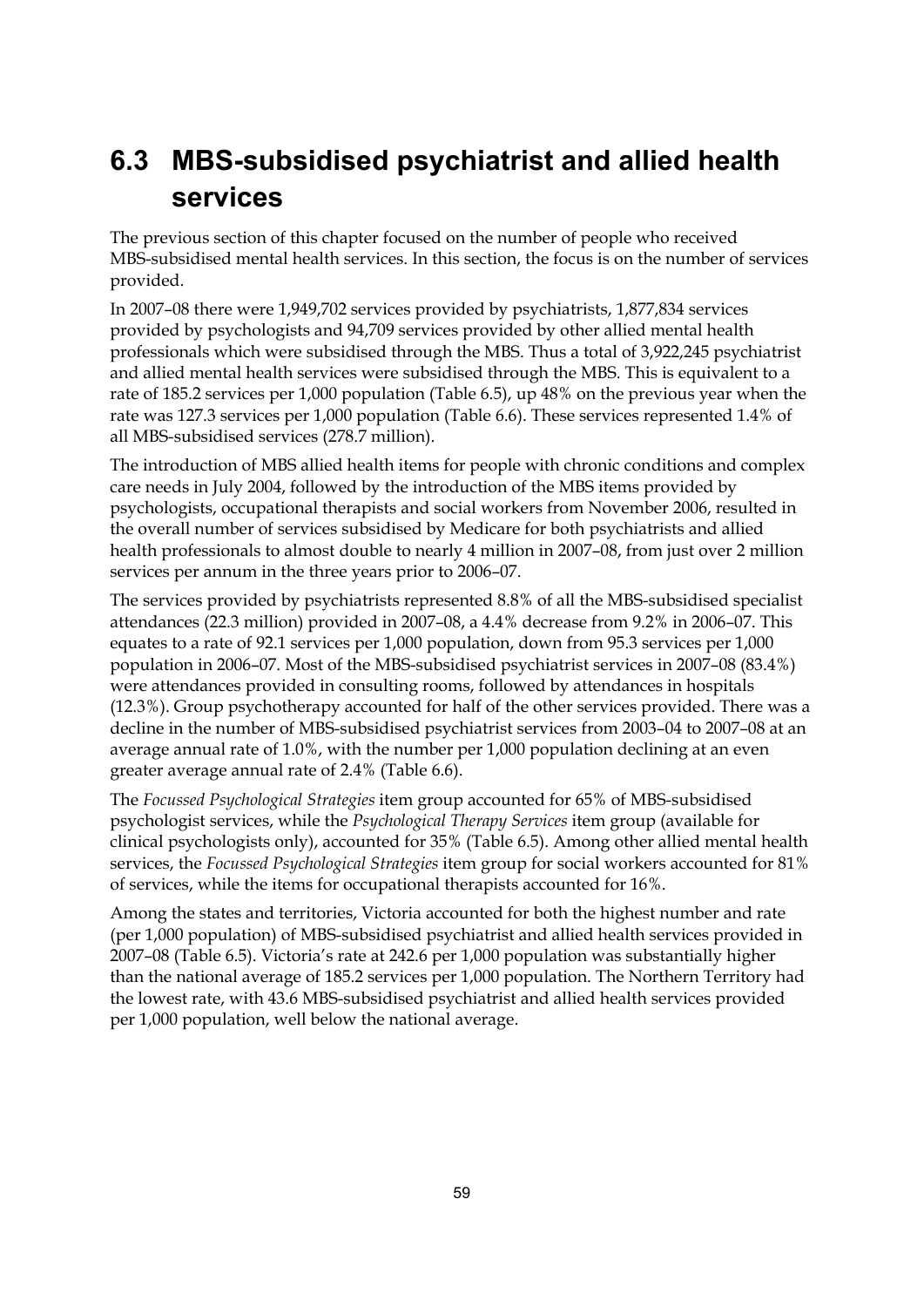| Tanne o.y. Indeed been pointed in the same of $\sim$ | annea meann sei heill Brond Di Den Brond Di Den Brond Die Press versie eine eine eine eine Schlesche Englanden |         |               |               |                       |                   |                |               |             |
|------------------------------------------------------|----------------------------------------------------------------------------------------------------------------|---------|---------------|---------------|-----------------------|-------------------|----------------|---------------|-------------|
| Item group <sup>(a)</sup>                            | NSW                                                                                                            | ئا      | $\frac{d}{d}$ | ⋚             | S                     | Tas               | ACT            | Ż             | Total       |
|                                                      |                                                                                                                |         |               |               | Psychiatrist services |                   |                |               |             |
| Initial consultation new patient-consulting room     | 24,860                                                                                                         | 20,780  | 14,790        | 6,338         | 6,909                 | 1,216             | 1,110          | 306           | 76,309      |
| Initial consultation new patient-hospital            | 3,365                                                                                                          | 2,051   | 1,846         | 674           | 426                   | 294               | 64             | $\frac{1}{2}$ | 8,730       |
| Initial consultation new patient-home visit          | 580                                                                                                            | 178     | 35            | ó             | 88                    | ω                 | $\infty$       |               | 903         |
| Patient attendances-consulting room                  | 486,150                                                                                                        | 513,538 | 265,193       | 88,657        | 148,308               | 27,205            | 16,912         | 3,287         | 1,549,250   |
| Patient attendances-hospital                         | 52,471                                                                                                         | 68,184  | 61,251        | 25,603        | 13,323                | 9,455             | 1,501          | 252           | 232,040     |
| Patient attendances-other locations                  | 7,383                                                                                                          | 3,471   | 601           | 477           | 1,247                 | 65                | 89             | ∞             | 13,310      |
| Group psychotherapy                                  | 15,850                                                                                                         | 18,137  | 2,898         | 870           | 567                   | 2,877             | 146            | 15            | 41,360      |
| Interview with non-patient                           | 1,982                                                                                                          | 1,987   | 1,601         | 439           | 433                   | 126               | 48             | $\frac{8}{1}$ | 6,634       |
| Telepsychiatry                                       | 643                                                                                                            | 92      | 334           | $\frac{1}{2}$ | တ                     | $\mathbf{\Omega}$ | $\tilde{\tau}$ | é,            | 1,125       |
| Case conferencing                                    | 80                                                                                                             | 763     | $\frac{4}{3}$ | $\frac{2}{3}$ | 47                    | 38                |                | 0             | 1,015       |
| Electroconvulsive therapy <sup>(c)</sup>             | 5,280                                                                                                          | 5,327   | 4,886         | 1,480         | 1,216                 | 790               | 45             | N             | 19,026      |
| Total psychiatrist services                          | 598,644                                                                                                        | 634,508 | 353,476       | 124,605       | 172,573               | 42,071            | 19,907         | 3,918         | 1,949,702   |
| Rate (per 1,000 population) <sup>(d)</sup>           | 86.4                                                                                                           | 120.9   | 83.6          | 58.5          | 108.4                 | 84.9              | 58.4           | 18.0          | 92.1        |
|                                                      |                                                                                                                |         |               |               | Psychologist services |                   |                |               |             |
| Psychological Therapy Services-clinical psychologist | 208,032                                                                                                        | 174,404 | 69,774        | 114,269       | 49,556                | 20,361            | 11,577         | 1,404         | 649,377     |
| Focussed Psychological Strategies-psychologist       | 402,284                                                                                                        | 431,801 | 237,281       | 54,998        | 48,985                | 22,620            | 19,001         | 3,699         | 1,220,669   |
| Enhanced Primary Care-psychologist                   | 3,056                                                                                                          | 2,213   | 1,731         | 263           | 356                   | 127               | 28             | $\frac{4}{3}$ | 7,788       |
| Total psychologist services                          | 613,372                                                                                                        | 608,418 | 308,786       | 169,530       | 98,897                | 43,108            | 30,606         | 5,117         | 1,877,834   |
| Rate (per 1,000 population) <sup>(d)</sup>           | 88.5                                                                                                           | 116.0   | 73.0          | 79.6          | 62.1                  | 87.0              | 89.8           | 23.5          | 88.7        |
|                                                      |                                                                                                                |         |               |               |                       |                   |                |               | (continued) |

Table 6.5: MBS-subsidised psychiatrist and allied health services, by item group® of service provided, states and territories®, 2007-08 **Table 6.5: MBS-subsidised psychiatrist and allied health services, by item group(a) of service provided, states and territories(b), 2007–08** 

60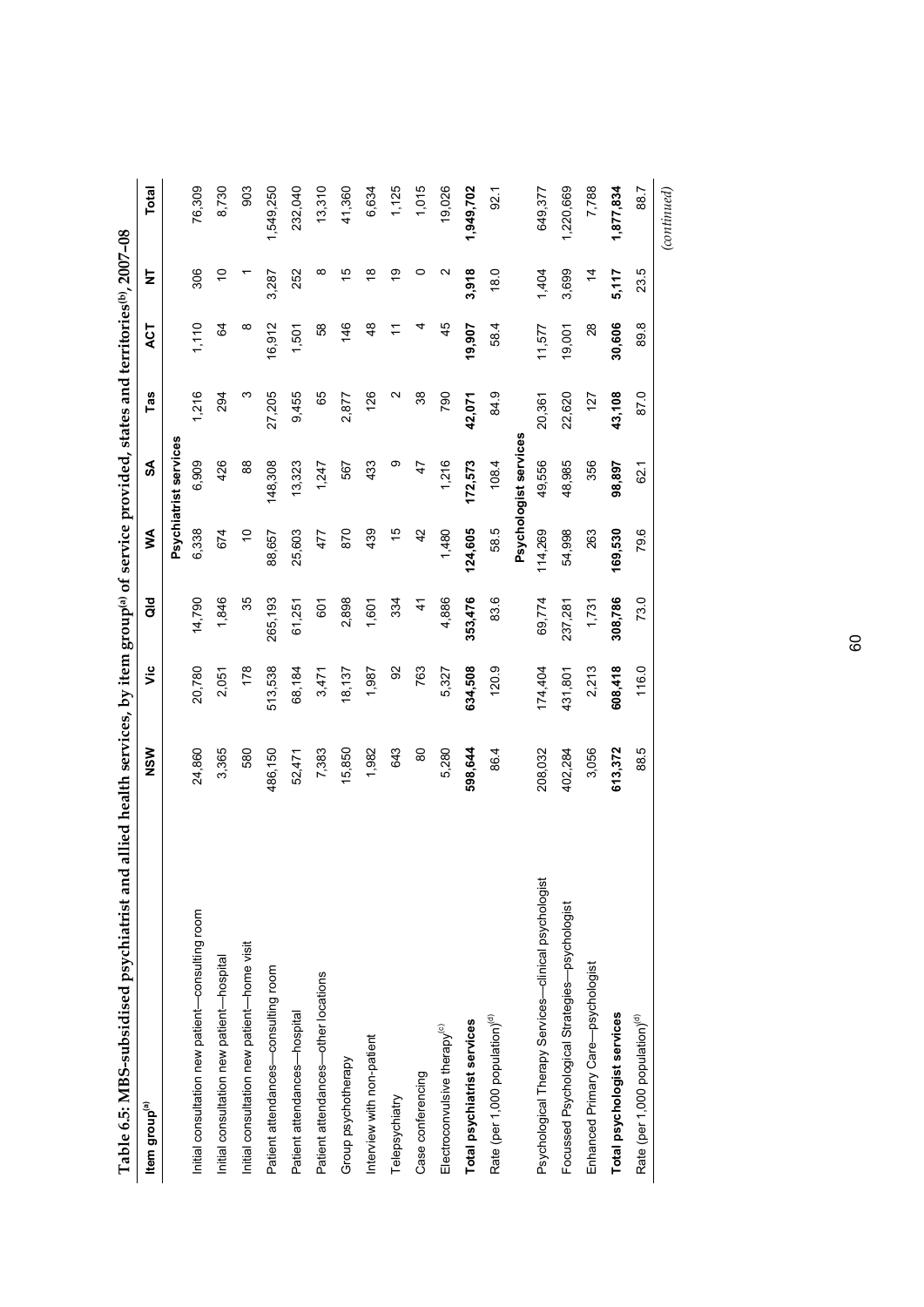| contract is the contract of the contract of the second contract of the second second second second second second second second second second second second second second second second second second second second second seco<br>2007-08 | $\sim$ and the statement of the set $\lambda$ in the set $\lambda$ in the set $\lambda$ is the set $\lambda$ in the set $\lambda$ is and the set $\lambda$ |           |         |         |                                     |               |               |             |              |
|-------------------------------------------------------------------------------------------------------------------------------------------------------------------------------------------------------------------------------------------|------------------------------------------------------------------------------------------------------------------------------------------------------------|-----------|---------|---------|-------------------------------------|---------------|---------------|-------------|--------------|
| Item group <sup>(a)</sup>                                                                                                                                                                                                                 | NSM                                                                                                                                                        | ۊ         | a<br>G  | ≸       | వ్                                  | Tas           | ACT           | ₹           | <b>Total</b> |
|                                                                                                                                                                                                                                           |                                                                                                                                                            |           |         |         | Other allied mental health services |               |               |             |              |
| apist<br>Focussed Psychological Strategies-cocupational ther                                                                                                                                                                              | 5,830                                                                                                                                                      | 3,826     | 1,999   | 1,563   | 1,642                               | 494           | ო             | 82          | 15,439       |
| Focussed Psychological Strategies-social worker                                                                                                                                                                                           | 26,594                                                                                                                                                     | 25,519    | 12,119  | 5.505   | 5,052                               | 1,571         | 135           | 375         | 76,870       |
| Enhanced Primary Care-mental health worker <sup>(e)</sup>                                                                                                                                                                                 | 1,045                                                                                                                                                      | 599       | 323     | 57      | 375                                 | $\frac{8}{1}$ |               |             | 2,400        |
| Total other allied mental health services                                                                                                                                                                                                 | 33,469                                                                                                                                                     | 29,944    | 14,441  | 7,105   | 7,069                               | 2,083         | 141           | 457         | 94,709       |
| Rate (per 1,000 population) <sup>(c)</sup>                                                                                                                                                                                                | $\frac{8}{4}$                                                                                                                                              | 57        | 3.4     | 3.3     | 4.4                                 | 4.2           | $\frac{4}{1}$ | $\tilde{2}$ | 4.5          |
| Total psychiatrist and allied mental health services                                                                                                                                                                                      | 1,245,485                                                                                                                                                  | 1,272,870 | 676,703 | 301,240 | 278,539                             | 87,262        | 50,654        | 9,492       | 3,922,245    |
| Rate (per 1,000 population) <sup>(a)</sup>                                                                                                                                                                                                | 179.8                                                                                                                                                      | 242.6     | 160.0   | 141.4   | 175.0                               | 176.0         | 148.6         | 43.6        | 185.2        |
| See the Medicare Benefits Schedule data section of Appendix 1 for a listing of these item groups.<br>$\widehat{\mathbf{a}}$                                                                                                               |                                                                                                                                                            |           |         |         |                                     |               |               |             |              |

**Table 6.5 (continued): MBS-subsidised psychiatrist and allied health services, by item group(a) of service provided, states and territories(b),**  Table 6.5 (continued): MBS-subsidised psychiatrist and allied health services, by item group<sup>(a)</sup> of service provided, states and territories<sup>(b)</sup>.

(a) See the *Medicare Benefits Schedule* data section of Appendix 1 for a listing of these item groups.

(b) State and territory is based on the postcode of the mailing address of the patient as recorded by Medicare Australia.

(a) See the *Medicare Benerits Schedul*e data section of Appendix 1 for a listing of these tiem groups.<br>(b) State and territory is based on the postcode of the mailing address of the patient as recorded by Medicare Austral (c) Information for electroconvulsive therapy may include data for services provided by medical practitioners other than psychiatrists.

(d) Crude rate based on the preliminary Australian estimated resident population as at 31 December 2007.

(e) Includes psychologists, mental health nurses, occupational therapists, social workers and Aboriginal health workers.

Source: MBS data (Medicare Australia 2008 and DoHA). *Source:* MBS data (Medicare Australia 2008 and DoHA).